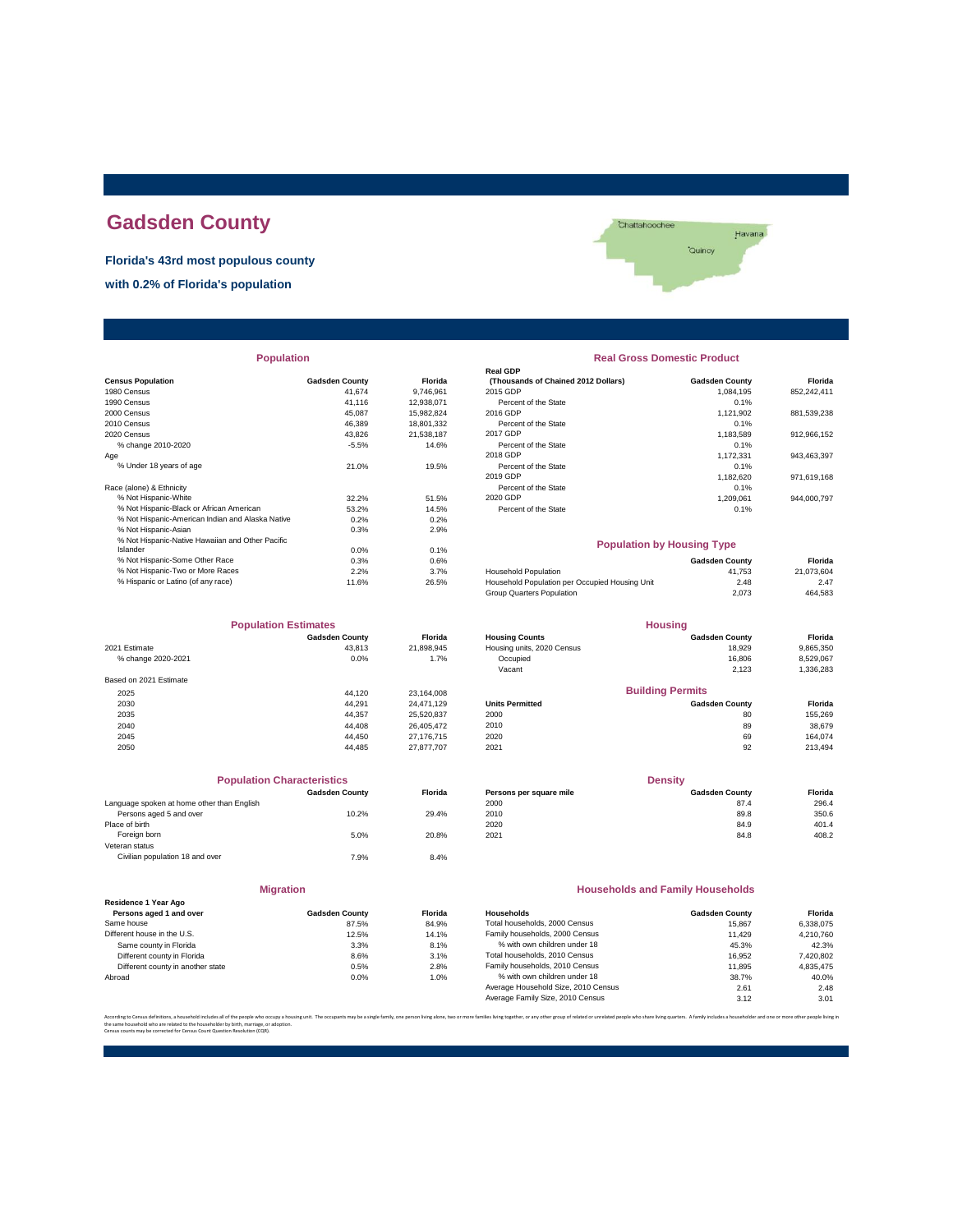## **Gadsden County**

|                                                                              |                       |                       | <b>Employment and Labor Force</b>                    |                       |                      |
|------------------------------------------------------------------------------|-----------------------|-----------------------|------------------------------------------------------|-----------------------|----------------------|
| <b>Establishments</b>                                                        |                       |                       | <b>Establishments</b>                                |                       |                      |
| 2020                                                                         | <b>Gadsden County</b> | Florida               | % of All Industries, 2020                            | <b>Gadsden County</b> | Florida              |
| All industries                                                               | 879                   | 763,854               | All industries                                       | 879                   | 763,854              |
| Natural Resource & Mining                                                    | 32                    | 5,514                 | Natural Resource & Mining                            | 3.6%                  | 0.7%                 |
| Construction                                                                 | 147<br>23             | 77,720                | Construction                                         | 16.7%                 | 10.2%<br>2.9%        |
| Manufacturing<br>Trade, Transportation and Utilities                         | 202                   | 21,822<br>145,853     | Manufacturing<br>Trade, Transportation and Utilities | 2.6%<br>23.0%         | 19.1%                |
| Information                                                                  | 10                    |                       | Information                                          | 1.1%                  | 1.8%                 |
| <b>Financial Activities</b>                                                  | 42                    | 13,437<br>83,911      | <b>Financial Activities</b>                          | 4.8%                  | 11.0%                |
| Professional & Business Services                                             | 110                   | 187,348               | Professional & Business Services                     | 12.5%                 | 24.5%                |
| Education & Health Services                                                  | 123                   | 87,764                | Education & Health Services                          | 14.0%                 | 11.5%                |
| Leisure and Hospitality                                                      | 72                    | 61,008                | Leisure and Hospitality                              | 8.2%                  | 8.0%                 |
| <b>Other Services</b>                                                        | 58                    | 56,385                | <b>Other Services</b>                                | 6.6%                  | 7.4%                 |
| Government                                                                   | 47                    | 5,895                 | Government                                           | 5.3%                  | 0.8%                 |
|                                                                              |                       |                       |                                                      |                       |                      |
| <b>Average Annual Employment</b>                                             |                       |                       | <b>Average Annual Wage</b>                           |                       |                      |
| % of All Industries, 2020                                                    | <b>Gadsden County</b> | Florida               | 2020                                                 | <b>Gadsden County</b> | Florida              |
| All industries                                                               | 15,668                | 8,453,489             | All industries                                       | \$38,354              | \$55,840             |
| Natural Resource & Mining                                                    | 7.0%                  | 0.8%                  | Natural Resource & Mining                            | \$50,912              | \$37,710             |
| Construction                                                                 | 6.3%                  | 6.7%                  | Construction                                         | \$51,186              | \$55,840             |
| Manufacturing                                                                | 16.0%                 | 4.5%                  | Manufacturing                                        | \$40,598              | \$66,738             |
| Trade, Transportation and Utilities                                          | 0.7%                  | 20.6%                 | Trade, Transportation and Utilities                  | \$59,881              | \$49,342             |
| Information                                                                  | 0.9%                  | 1.5%                  | Information<br><b>Financial Activities</b>           | \$37,910              | \$93,360             |
| <b>Financial Activities</b><br>Professional & Business Services              | 6.4%<br>4.7%          | 6.9%<br>16.1%         | Professional & Business Services                     | \$39,722              | \$84,295             |
| Education & Health Services                                                  |                       |                       | <b>Education &amp; Health Services</b>               | \$32,227              | \$68,218             |
| Leisure and Hospitality                                                      | 4.1%<br>1.2%          | 15.3%                 | Leisure and Hospitality                              | \$15,847              | \$55,099             |
| <b>Other Services</b>                                                        |                       | 11.9%                 | <b>Other Services</b>                                | \$33,015              | \$27,694<br>\$41,131 |
| Government                                                                   | <b>NA</b><br>25.6%    | 3.0%<br>12.5%         | Government                                           | <b>NA</b><br>\$40,480 | \$58,821             |
| Industries may not add to the total due to confidentiality and unclassified. |                       |                       |                                                      |                       |                      |
|                                                                              |                       |                       |                                                      |                       |                      |
| Labor Force as Percent of Population                                         |                       |                       |                                                      |                       |                      |
| Aged 18 and Older                                                            | <b>Gadsden County</b> | Florida               | <b>Unemployment Rate</b>                             | <b>Gadsden County</b> | Florida              |
| 2000                                                                         | 60.7%                 | 64.2%                 | 2000                                                 | 4.0%                  | 3.8%                 |
| 2010                                                                         | 56.6%                 | 61.8%                 | 2010                                                 | 11.4%                 | 10.8%                |
| 2020                                                                         | 50.5%                 | 58.6%                 | 2020                                                 | 7.5%                  | 8.2%                 |
| 2021                                                                         | 53.2%                 | 59.0%                 | 2021                                                 | 5.4%                  | 4.6%                 |
|                                                                              |                       |                       | <b>Income and Financial Health</b>                   |                       |                      |
| Personal Income (\$000s)                                                     | <b>Gadsden County</b> | Florida               | Per Capita Personal Income                           | <b>Gadsden County</b> | Florida              |
| 2000                                                                         | \$915,319             | \$472,851,789         | 2000                                                 | \$20,363              | \$29,466             |
| 2010                                                                         | \$1,346,779           | \$732,457,478         | 2010                                                 | \$28,180              | \$38,865             |
| 2011                                                                         | \$1,407,913           | \$771,409,454         | 2011                                                 | \$29,720              | \$40,482             |
| % change 2010-11                                                             | 4.5%                  | 5.3%                  | % change 2010-11                                     | 5.5%                  | 4.2%                 |
| 2012                                                                         | \$1,346,515           | \$800,551,723         | 2012                                                 | \$28,913              | \$41,475             |
| % change 2011-12                                                             | -4.4%                 | 3.8%                  | % change 2011-12                                     | $-2.7%$               | 2.5%                 |
| 2013                                                                         | \$1,308,566           | \$802,975,701         | 2013                                                 | \$28,395              | \$41,069             |
| % change 2012-13                                                             | $-2.8%$               | 0.3%                  | % change 2012-13                                     | $-1.8%$               | $-1.0%$              |
| 2014                                                                         | \$1,376,482           | \$861,412,339         | 2014                                                 | \$29,850              | \$43,388             |
| % change 2013-14                                                             | 5.2%                  | 7.3%                  | % change 2013-14                                     | 5.1%                  | 5.6%                 |
| 2015                                                                         | \$1,438,361           | \$919,834,894         | 2015                                                 | \$31,230              | \$45,493             |
| % change 2014-15                                                             | 4.5%                  | 6.8%                  | % change 2014-15                                     | 4.6%                  | 4.9%                 |
| 2016                                                                         | \$1,478,896           | \$954,069,719         | 2016                                                 | \$32,102              | \$46,253             |
| % change 2015-16                                                             | 2.8%                  | 3.7%                  | % change 2015-16                                     | 2.8%                  | 1.7%                 |
| 2017                                                                         | \$1,542,752           | \$1,023,131,116       | 2017                                                 | \$33,550              | \$48,774             |
| % change 2016-17                                                             | 4.3%                  | 7.2%                  | % change 2016-17                                     | 4.5%                  | 5.5%                 |
| 2018                                                                         | \$1,569,954           | \$1,087,188,628       | 2018                                                 | \$34,179              | \$51,150             |
| % change 2017-18                                                             | 1.8%                  | 6.3%                  | % change 2017-18                                     | 1.9%                  | 4.9%                 |
| 2019                                                                         | \$1,630,214           | \$1,139,799,293       | 2019                                                 | \$35,696              | \$53,034             |
| % change 2018-19                                                             | 3.8%                  | 4.8%                  | % change 2018-19                                     | 4.4%                  | 3.7%                 |
| 2020                                                                         | \$1,743,471           | \$1,209,995.921       | 2020                                                 | \$38,507              | \$55,675             |
| % change 2019-20                                                             | 6.9%                  | 6.2%                  | % change 2019-20                                     | 7.9%                  | 5.0%                 |
|                                                                              |                       |                       |                                                      |                       |                      |
| Earnings by Place of Work (\$000s)                                           |                       |                       | <b>Median Income</b>                                 |                       |                      |
| 2000                                                                         | \$504,262             | \$308,751,767         | Median Household Income                              | \$41,135              | \$57,703             |
| 2010                                                                         | \$657,339             | \$438,983,914         | Median Family Income                                 | \$50,020              | \$69,670             |
| 2011                                                                         | \$655,913             | \$450,498,606         |                                                      |                       |                      |
| % change 2010-11                                                             | $-0.2%$               | 2.6%                  | Percent in Poverty, 2020                             |                       |                      |
| 2012                                                                         | \$666,754             | \$468,410,475         | All ages in poverty                                  | 21.9%                 | 12.4%                |
| % change 2011-12                                                             | 1.7%                  | 4.0%                  | Under age 18 in poverty                              | 34.9%                 | 17.2%                |
| 2013                                                                         | \$646,982             | \$482,898,301         | Related children age 5-17 in families in poverty     | 32.5%                 | 16.5%                |
| % change 2012-13                                                             | $-3.0%$               | 3.1%                  |                                                      |                       |                      |
| 2014                                                                         | \$663,611             | \$512,375,290         | <b>Personal Bankruptcy Filing Rate</b>               |                       |                      |
| % change 2013-14                                                             | 2.6%                  | 6.1%                  | (per 1,000 population)                               | <b>Gadsden County</b> | Florida              |
| 2015                                                                         | \$679,188             | \$544,408,719         | 12-Month Period Ending December 31, 2020             | 1.62                  | 1.66                 |
| % change 2014-15                                                             | 2.3%                  | 6.3%                  | 12-Month Period Ending December 31, 2021             | 1.39                  | 1.38                 |
| 2016                                                                         | \$685,966             | \$569,769,284         | State Rank                                           | 12                    | <b>NA</b>            |
| % change 2015-16                                                             | 1.0%                  | 4.7%                  | NonBusiness Chapter 7 & Chapter 13                   |                       |                      |
| 2017                                                                         | \$724,926             | \$603,668,170         | Workers Aged 16 and Over                             | <b>Gadsden County</b> |                      |
| % change 2016-17                                                             | 5.7%                  | 5.9%                  | Place of Work in Florida                             |                       | Florida              |
| 2018<br>% change 2017-18                                                     | \$748,457             | \$639,620,451         | Worked outside county of residence                   |                       |                      |
| 2019                                                                         | 3.2%<br>\$796,681     | 6.0%<br>\$671,553,148 | Travel Time to Work                                  | 54.8%                 | 18.1%                |
| % change 2018-19                                                             | 6.4%                  |                       |                                                      |                       | 27.9                 |
| 2020                                                                         | \$865,327             | 5.0%<br>\$688,764,753 | Mean travel time to work (minutes)                   | 31.3                  |                      |
| % change 2019-20                                                             | 8.6%                  | 2.6%                  |                                                      |                       |                      |
|                                                                              |                       |                       |                                                      |                       |                      |